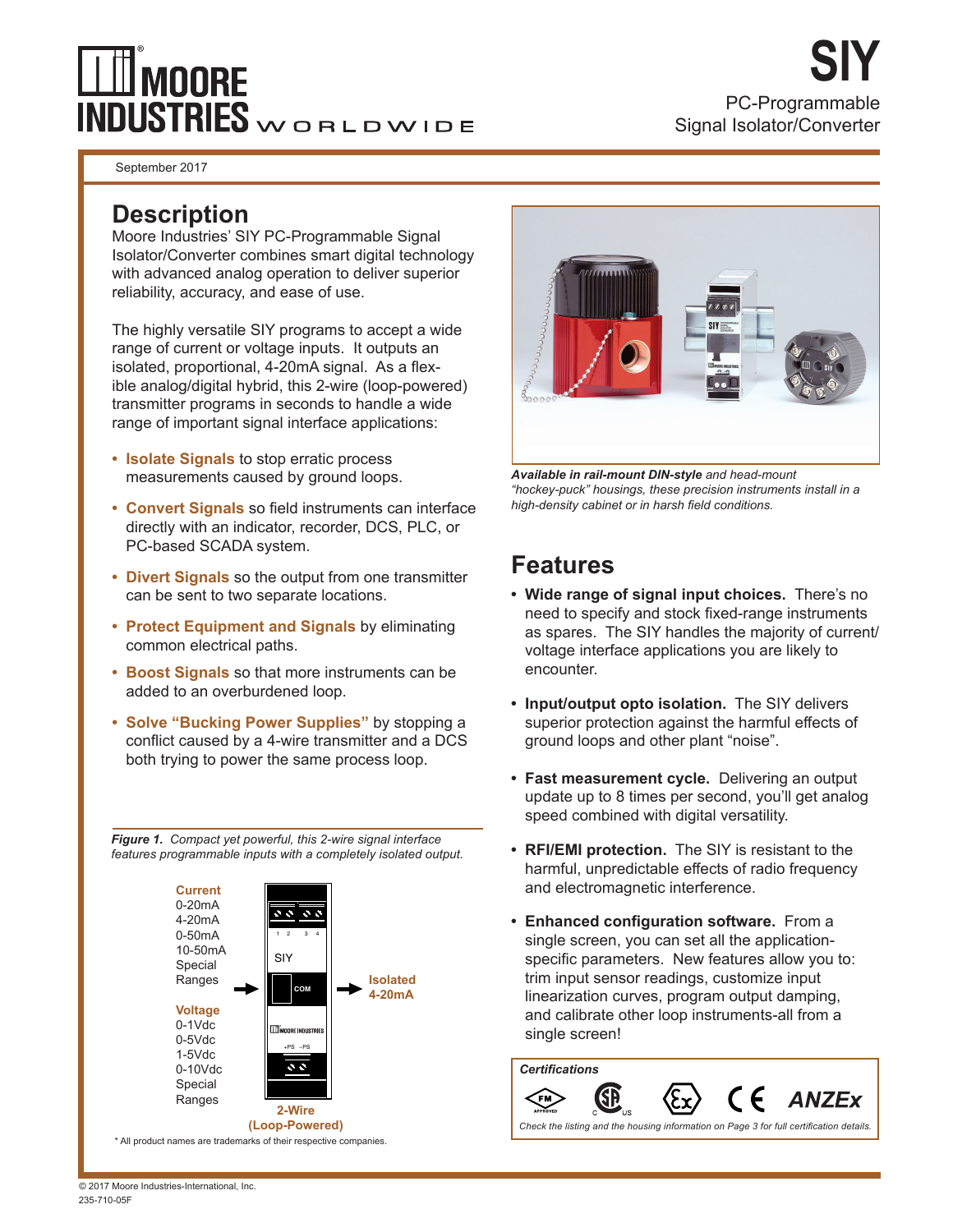# **Specifications**

(includes input accuracy, output accuracy, and the combined effects of linearity, hysteresis, repeatability, and adjustment resolution) **Minimum Input Span:** Current, 1mA; Voltage, 250mV **Isolation:**  HPP housing, 1500Vrms input to output to case; DIN housing, 500Vrms input to output to case **Measurement Cycle:** Output updates 8 times per second **Output Response:**  256msec, maximum (128msec typical) for output to reach full scale in response to a 10-90% step change on input **Input Impedance:** Voltage, 1Mohm; Current, 20ohms **Ripple:** 10mV peak-to-peak maximum (measured across 250ohm resistor) **Load Effect (current outputs):** Negligible within specified load limits **Power Supply Effect:**

0.002% of span per 1V change **Over-Voltage Protection:**  48V, maximum on output; 48V reverse polarity protection on output **Maximum Input Overrange:**  Current: 100mA maximum continuous; Voltage on Current Input: ±5Vdc peak; Voltage: 18Vdc **Load Capability:** Supply Voltage – 10V = Ohms 21.4mA **Output Current Limiting:**  3.8mA (low) and 21.4mA (high) **Output Tracking:** Assuming 4-20mA input and 4-20mA output; the isolator output will follow the input down to 3.8mA when the input fails. **Accuracy:** ±0.08% of span **Performance Performance (continued)**

> **Operating Range: Ambient** –40°C to +85°C **Conditions** (–40°F to +185°F) **Storage Range:**  $-40^{\circ}$ C to +85 $^{\circ}$ C (–40°F to +185°F) **Effect of Ambient Temperature on Accuracy:**  ±0.015% of span/°C **Relative Humidity:** 0-95%, non-condensing

**Ambient RFI/EMI Immunity: Conditions (continued) Adjustments Weight HPP-Style Housing:** 20V/m @ 20-1000MHz, when tested according to SAMA standard 33.1 (10V/m @ 80-1000MHz, 1kHz AM, when tested according to IEC 1000-4-3-1995) **Common Mode Rejection:** 100dB, minimum, @ 50/60Hz **Normal Mode Rejection:**  60dB, typical, @ 1V peak-to-peak, 50/60Hz The choice of a current or a voltage input is selected via the input terminals; all other settings are made using Windows-based configuration software 65 g (2.3 oz) **DIN-Style Housing:** 184 g (6.5 oz) **LH1-Style Housing:** Polyester Cover: 283.5 g (10 oz.) Metal Cover:

#### 468 g (16.5 oz.)

### **Stop Ground Loop Noise!**

A difference in potential between a grounded transmitter and a grounded receiving device on the same loop may result in unpredictable ground loop problems, which can lead to signal drift.

Use the SIY to break the galvanic path between a field transmitter and an indicator, recorder, DCS, PLC, or PC-based SCADA system. This stops the harmful effects of ground loops, motor noise, and other electrical interferences.



### **Accessories**

Each SIY order comes with one copy of our Intelligent PC Configuration Software (Windows® compatible).

To order additional software or cables:

| <b>Part Number</b> | Part                                                                                                                             |  |  |  |  |  |
|--------------------|----------------------------------------------------------------------------------------------------------------------------------|--|--|--|--|--|
| 750-75E05-01       | Intelligent PC Configuration Software                                                                                            |  |  |  |  |  |
| 803-039-26         | Isolated Configuration Cable (9-pin Serial Port)                                                                                 |  |  |  |  |  |
| 803-040-26         | Non-Isolated Configuration Cable<br>(9-pin Serial Port)                                                                          |  |  |  |  |  |
| 804-030-26         | Fuse-Protected, Non-Isolated USB<br>Communication Cable (required by ATEX for<br>products installed in Intrinsically-Safe areas) |  |  |  |  |  |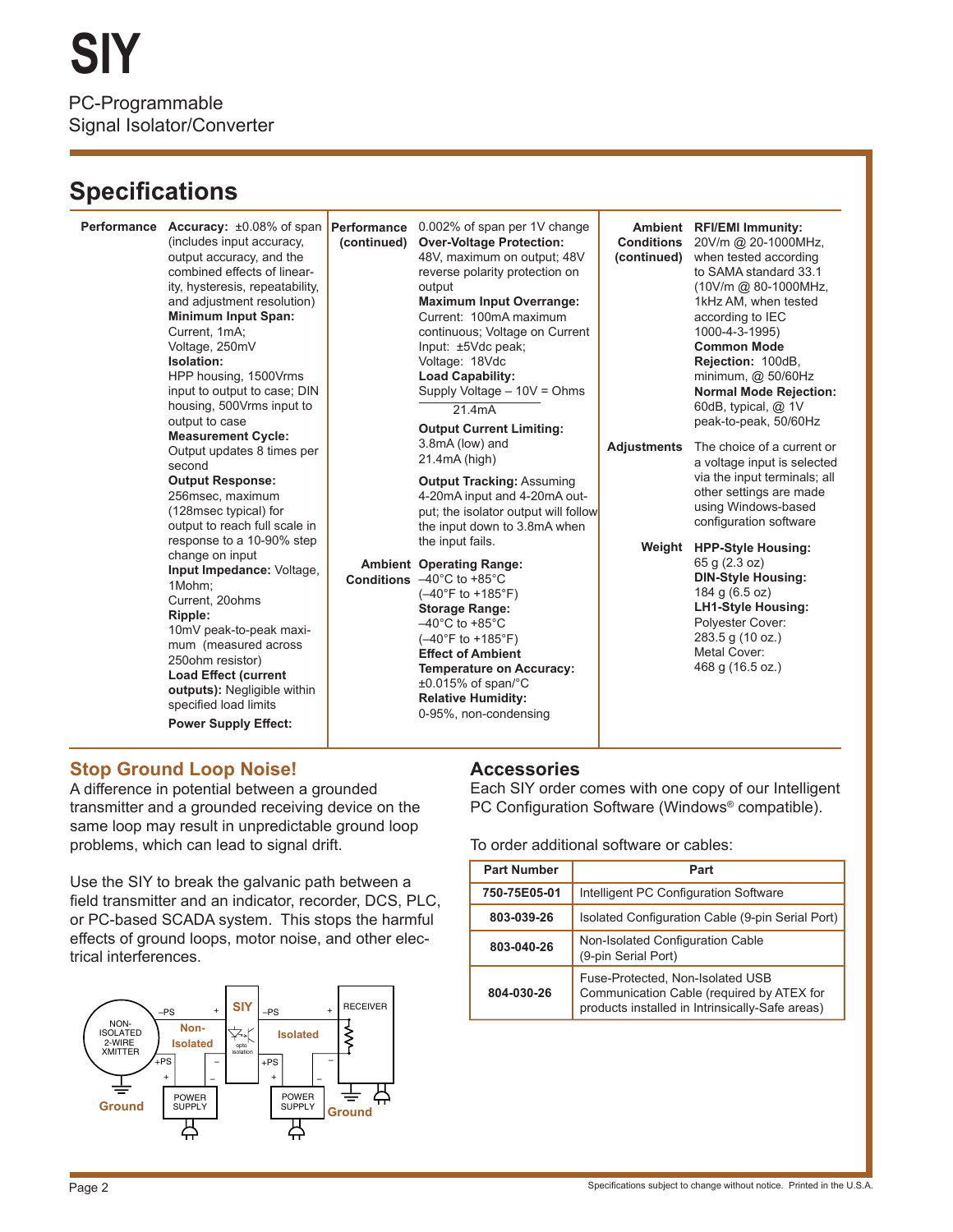### **Ordering Information**

| <b>Unit</b>                                               | <b>Input</b>                                                                                                                                                                                                                                                                                                                                                                                                                                                                 | <b>Output</b>                                                                                                                                                                        | <b>Power</b>                           | <b>Options</b>                                                                                                                                                                                                                                    | <b>Housing</b>                                                                                                                                                                                                                                                                                                                                                                                                                                                                                                                                                                                                                                                                                                                                                                                                                                                                                                                                                                                                                                                                                                                                                                                                                                                                                                                                                                                                                                                                                                                                                                                                                                                                                         |
|-----------------------------------------------------------|------------------------------------------------------------------------------------------------------------------------------------------------------------------------------------------------------------------------------------------------------------------------------------------------------------------------------------------------------------------------------------------------------------------------------------------------------------------------------|--------------------------------------------------------------------------------------------------------------------------------------------------------------------------------------|----------------------------------------|---------------------------------------------------------------------------------------------------------------------------------------------------------------------------------------------------------------------------------------------------|--------------------------------------------------------------------------------------------------------------------------------------------------------------------------------------------------------------------------------------------------------------------------------------------------------------------------------------------------------------------------------------------------------------------------------------------------------------------------------------------------------------------------------------------------------------------------------------------------------------------------------------------------------------------------------------------------------------------------------------------------------------------------------------------------------------------------------------------------------------------------------------------------------------------------------------------------------------------------------------------------------------------------------------------------------------------------------------------------------------------------------------------------------------------------------------------------------------------------------------------------------------------------------------------------------------------------------------------------------------------------------------------------------------------------------------------------------------------------------------------------------------------------------------------------------------------------------------------------------------------------------------------------------------------------------------------------------|
| <b>SIY</b><br>PC-Program-<br>mable Isolator/<br>Converter | <b>PRG</b><br>Programmable<br>with supplied<br>Configuration<br>Software and<br>front panel<br>connection<br>terminals for:<br><b>CURRENT</b><br>(into 20ohms):<br>Any range from<br>$-2.5mA$ to<br>55mA including:<br>$0-20mA$<br>$4-20mA$<br>$0-50mA$<br>10-50mA<br>(recommended<br>minimum span,<br>1mA)<br>VOLTAGE<br>(into 1Mohm):<br>Any range from<br>$-0.5$ to 11V<br>including:<br>$0-5Vdc$<br>$1-5$ $Vdc$<br>$0-10$ Vdc<br>(recommended<br>minimum span,<br>250mV) | 4-20 <sub>m</sub> A<br>Program-<br>mable<br>output<br>span<br>between<br>4 <sub>m</sub> A<br>minimum<br>and 20mA<br>maxi-<br>mum into<br>650ohms<br>with<br>24Vdc<br>power<br>supply | Required (HPP)<br>for ISC.<br>ISE, ISF | 10-42DC $\overline{\phantom{a}}$ -ISC CSA<br>10-30DC approved IS<br>-ISE LCIE-<br><b>ATEX</b><br>approved IS<br>(HPP)<br>-ISF FM<br>approved IS<br>(HPP)<br>-VTD<br>Standard<br>Factory<br>Calibration<br>with NIST<br><b>Test Data</b><br>Report | <b>DIN</b> DIN-style aluminum housing mounts on 32mm<br>G-type (EN50035) and 35mm Top Hat (EN50022) rails<br>D2LC‡ D-Box, Low-Base Enclosure with Clear Valox Cover,<br>NEMA 4X, IP66, 2-Hub Connections 1/2-inch NPT<br>Refer to D-Box data sheet for dimensions<br>D2LS <sup>±</sup> D-Box, Low-Base Enclosure with Solid Valox Cover,<br>NEMA 4X, IP66, 2-Hub Connections 1/2-inch NPT<br>Refer to D-Box data sheet for dimensions<br>HPP Hockey-puck housing for mounting in standard connection<br>heads<br><b>LH1NS</b> <sup>±</sup> Connection head (NEMA 4X, IP66) with two entry<br>ports: 1/2-inch NPT cable and process-black PBT polyester<br>cover<br><b>LH1MS‡</b> Connection head (NEMA 4X, IP66) with two entry<br>ports: M20 cable and 1/2-inch NPT process--black PBT polyester<br>cover<br><b>LH1CS</b> <sup>±</sup> Connection head with two entry ports: M20 cable and<br>G1/2 (BSP) process-black PBT polyester cover<br><b>LH1NX</b> Connection head with $\frac{1}{2}$ -inch NPT entry and mounting<br>plate for customer's air duct opening-black PBT polyester<br>cover<br><b>LH2NS*</b> Explosion-proof connection head with two entry ports:<br>1/2-inch NPT cable and process--black metal cover<br>LH2MS* Explosion-proof connection head with two entry ports:<br>M20 cable and 1/2-inch NPT process—black metal cover<br>NOTE:<br>*A suffix with LH2 indicates ANZEx/TestSafe (Ex d) Flame-Proof approval;<br>2"pipe-mount kit included (i.e., LH2MSA)<br>*E suffix with LH2 denotes ATEX Flame-Proof enclosure; 2" pipe-mount kit included<br>(i.e., LH2MSE)<br>* <b>‡ P</b> suffix indicates enclosure is equipped with 2" pipe-mount hardware kit<br>(i.e., LH1NSP) |

When ordering, specify: Unit / Input / Output / Power / Options [Housing] **Model number example:**SIY / PRG / 4-20MA / 10-42DC [DIN]

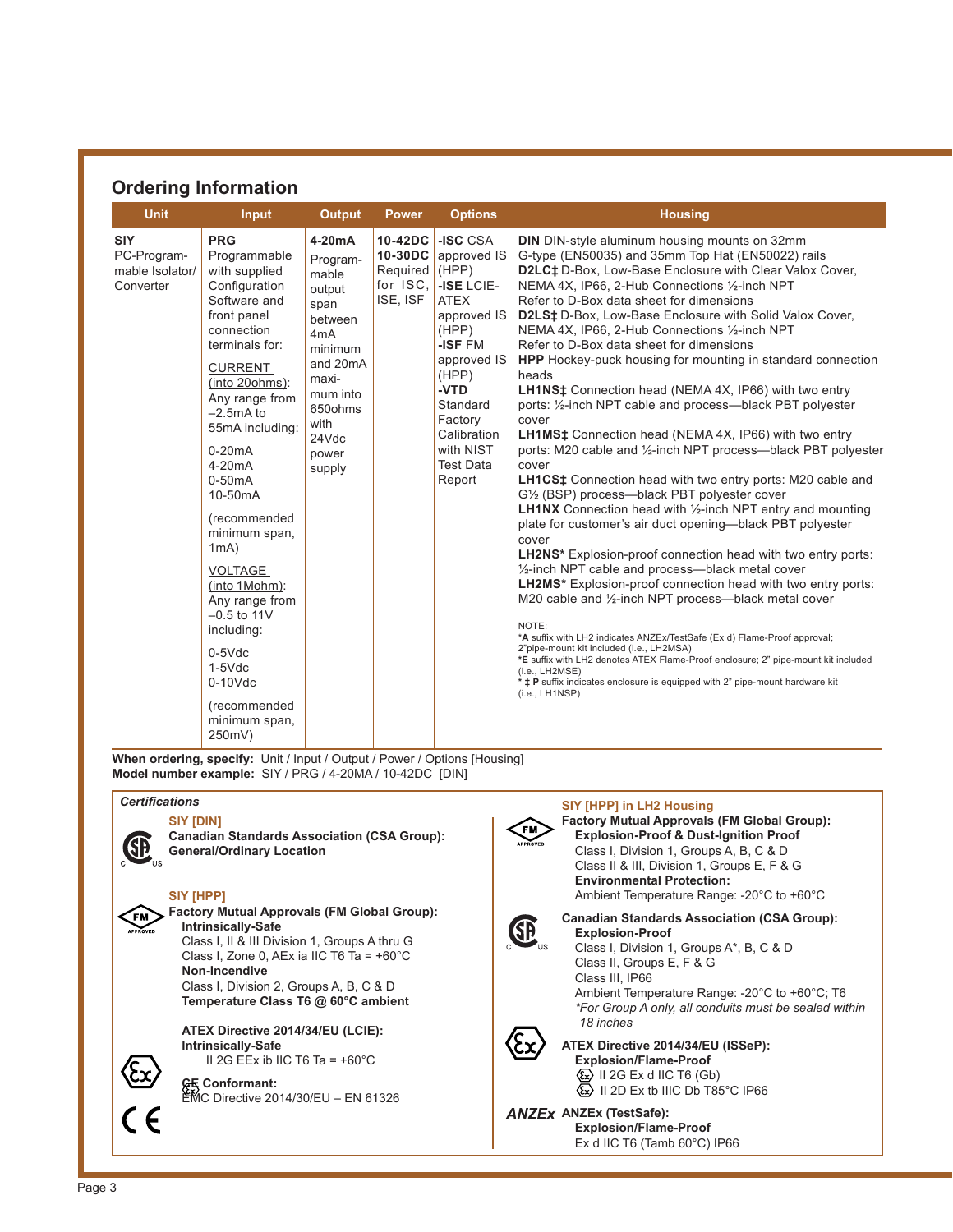**SIY**

PC-Programmable Signal Isolator/Converter

#### **Convert Signals**

The SIY takes one process signal type (such as 1-5V) and converts it to a standard, isolated 4-20mA. This allows devices like transmitters and transducers to interface directly with an indicator, recorder, DCS, PLC, or PC-based SCADA system.



#### **Divert and Protect Signals**

Using the SIY, you can send the output from one transmitter to a second location, protect expensive monitoring/control equipment by eliminating common electrical paths, or create a buffer between devices to allow interruption of one system without impacting the other.



#### **Boost Signals**

If you need to add another instrument to an overloaded loop, use the SIY. It features a high drive capability of 650ohms (with a 24V power supply) and an input impedance of just 20ohms.



#### **Solve "Bucking Power Supplies"**

When two devices (such as a 4-wire transmitter and a DCS) are trying to source power to a loop, the result is a non-functioning loop. When neither of the devices can be eliminated, the solution is the SIY. It can operate with powered inputs from both sides, thus restoring normal operations to the loop.

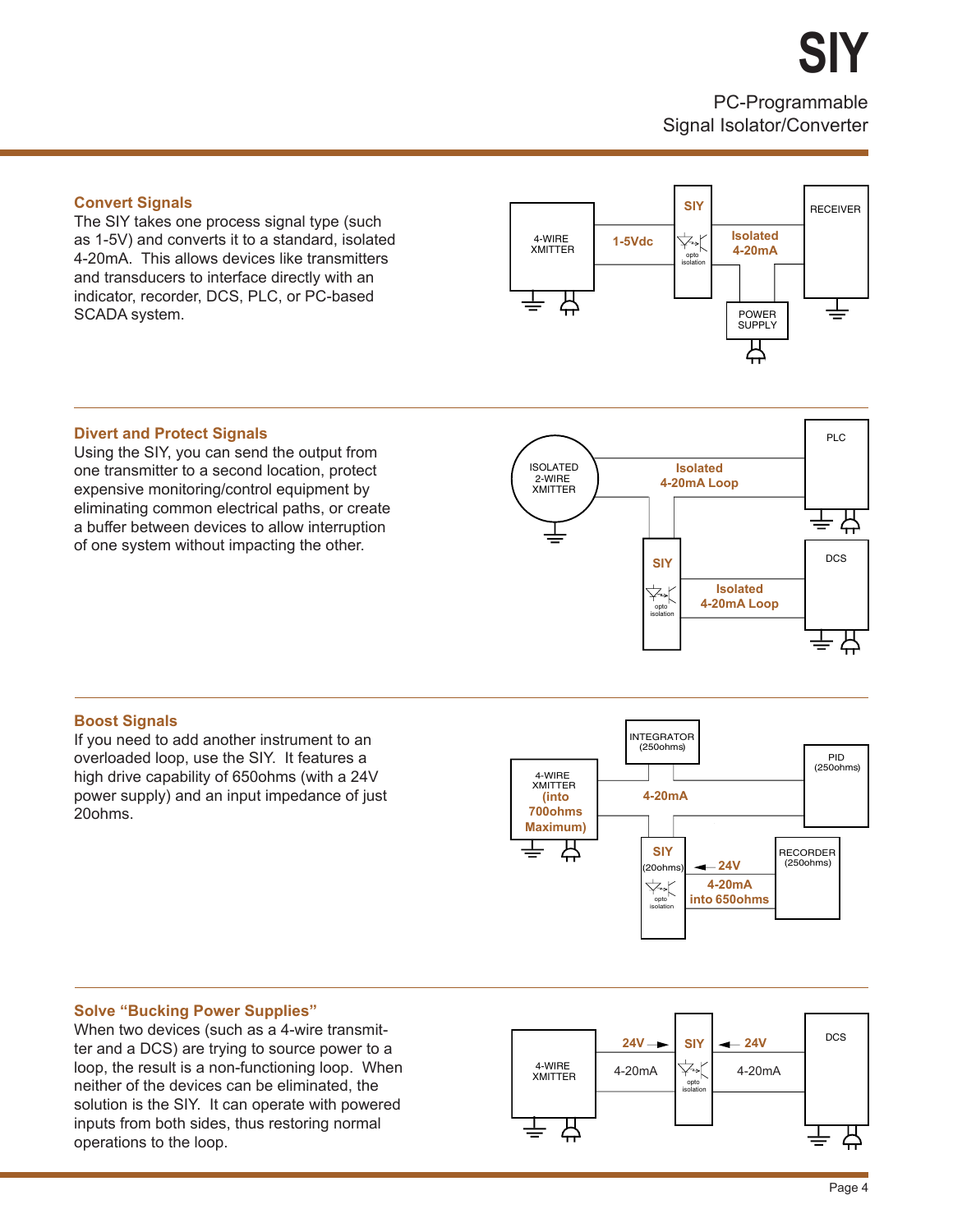PC-Programmable Signal Isolator/Converter **SIY**

### **One Window. One Minute. One Setup.**

Configuring the SIY is as simple as point-and-click. All you need is a PC running Windows® our Intelligent PC Configuration Software (one copy supplied free with each order), and a configuration cable. In minutes, you can begin configuring the following transmitter parameters:

- Input type and range (zero and full scale)
- Output range (4-20mA, zero and full scale)
- Noise rejection (50Hz or 60Hz)
- Direct or reverse output
- Over or under input range detection
- Custom instrument tag and serial number
- Custom input linearization
- Custom input trimming to actual sensors
- Fixed output with an easy loop test
- Damping time for erratic signal compensation (0-20.032 seconds)

**Custom Linearization Tables—**Unusual inputs are not a problem for the SIY. Not when it is so easy to build a custom 85-point linearization table with the Configuration Program's straightforward interface.

**Output Damping—**If your sensor is prone to step increases and decreases, use the SIY to lessen the impact on your process. You can program a damping value from 0 to 20.032 seconds, averaging out sensor fluctuations over the time period setting, and lessening the impact of step changes.

**On-Screen Setup Confirmation—**Once programmed, the operating parameters you have selected are constantly displayed in the configuration window.

*Figure 2. From a single software window, you can program the SIY in one minute or less.*

| <b>SIY DIN Status</b>                                                 | <b>Input-Table Output in EGU:</b>                        |                  | <b>Input Type</b>      |                          |          | Input Range and Setup Options<br><b>Table Output Range in EGU:</b> |                                   |  |
|-----------------------------------------------------------------------|----------------------------------------------------------|------------------|------------------------|--------------------------|----------|--------------------------------------------------------------------|-----------------------------------|--|
|                                                                       | 20                                                       |                  | <b>CURRENT</b>         |                          |          | 1 to 85 V                                                          |                                   |  |
| Output:                                                               |                                                          | mA               |                        |                          |          |                                                                    | <b>Table Zero</b>                 |  |
|                                                                       | 19.992                                                   |                  | <b>Custom Table ON</b> |                          | ٠        |                                                                    |                                   |  |
|                                                                       | <b>Measurement ON</b>                                    |                  |                        |                          |          |                                                                    | <b>Table Full</b>                 |  |
|                                                                       | <b>CURRENT</b><br><b>Custom Table ON</b>                 |                  |                        |                          |          |                                                                    | 85                                |  |
|                                                                       |                                                          |                  |                        |                          |          |                                                                    | <b>FInput Sensor Trim</b>         |  |
| Inp:0 to 20 V                                                         |                                                          |                  |                        |                          | I.D. Taq |                                                                    | <b>C Sensor Trim ON</b>           |  |
|                                                                       | <b>Sensor Trim OFF</b>                                   |                  |                        |                          |          |                                                                    | <b>6 Sensor Trim OFF</b>          |  |
|                                                                       | Output: 4.000 to 20.000 mA<br>Output Damping = 0.000 sec |                  |                        |                          |          | Degree <sup>®</sup><br>$O$ Deq $F$                                 | <b>FBroken wire</b><br>$\circ$ ON |  |
|                                                                       |                                                          |                  | Communication          |                          |          | C Deq C                                                            | ⊙ OFF                             |  |
| <b>Power Line Frequency 60 Hz</b><br><b>Sensor Failure Detect OFF</b> |                                                          |                  |                        |                          | 'Filter' | 'Sensor Failure'                                                   |                                   |  |
|                                                                       |                                                          |                  |                        | <b>SIY DIN Connected</b> |          | 660Hz                                                              | O Down 3.3 mA                     |  |
|                                                                       | Programmed: 11 Sep 1998                                  |                  |                        |                          |          | C50 Hz                                                             | $O$ Up 24 mA                      |  |
|                                                                       | <b>Serial No: 1297970</b><br><b>Firmware Version 2.0</b> |                  |                        | <b>Comm Port 2</b>       | Ы        | Output <sup>:</sup>                                                |                                   |  |
| I.D. Tag                                                              |                                                          |                  |                        |                          |          |                                                                    | 4.000                             |  |
| SI-7574                                                               |                                                          |                  |                        |                          |          | 3.800                                                              | <b>Output Zero</b><br>17.399      |  |
| <b>Calibration</b>                                                    |                                                          |                  |                        |                          |          | $\blacktriangleleft$                                               | 20.000                            |  |
| <b>C Measurement Mode</b>                                             |                                                          |                  | <b>Stop</b>            | <b>Get Setup</b>         | File     | 7.797                                                              | <b>Output Full</b><br>21.400      |  |
| <b>Calibration Mode</b>                                               |                                                          |                  | Prog                   | Trim                     | Print    | п                                                                  | $\mathbf{E}$                      |  |
| Help                                                                  | About                                                    | <b>CustTable</b> | <b>SensTrim</b>        | <b>Loop Test</b>         | Exit     | $\bf{0}$                                                           | 20.032<br>Damping (sec)           |  |

**Configuration Alerts—**Data fields on the configuration window provide alert messages (such as "Zero or Full Scale Outside of Conformance Range") to let you know when you are making a nonstandard or ill-advised selection.

**Store and Print Files—**After you've created a configuration file, it can be downloaded to mulitple SIY's, printed out as a hardcopy, or named and stored (on a PC hard drive or disk).

**Reverse Output—**Setting Zero Scale Input numerically above Full Scale Input will result in the transmitter's output going up when the input goes down, and vice-versa. When you have chosen this operation, the "Output" portion of the configuration screen changes to read "Reverse Output".

**Digital Output Trimming—**A sophisticated yet simple-to-implement software feature allows you to adjust the SIY's output to compensate for inaccuracies in your readout equipment. The "Zero Scale Output" can be adjusted between 3.797 and 17.400mA. The "Full Scale Output" adjusts between 7.798 and 21.401mA.

**Context-Sensitive HELP System—**Just point to the area on the Configuration Screen where you are encountering difficulty, and an explanation appears on the bottom of the screen.